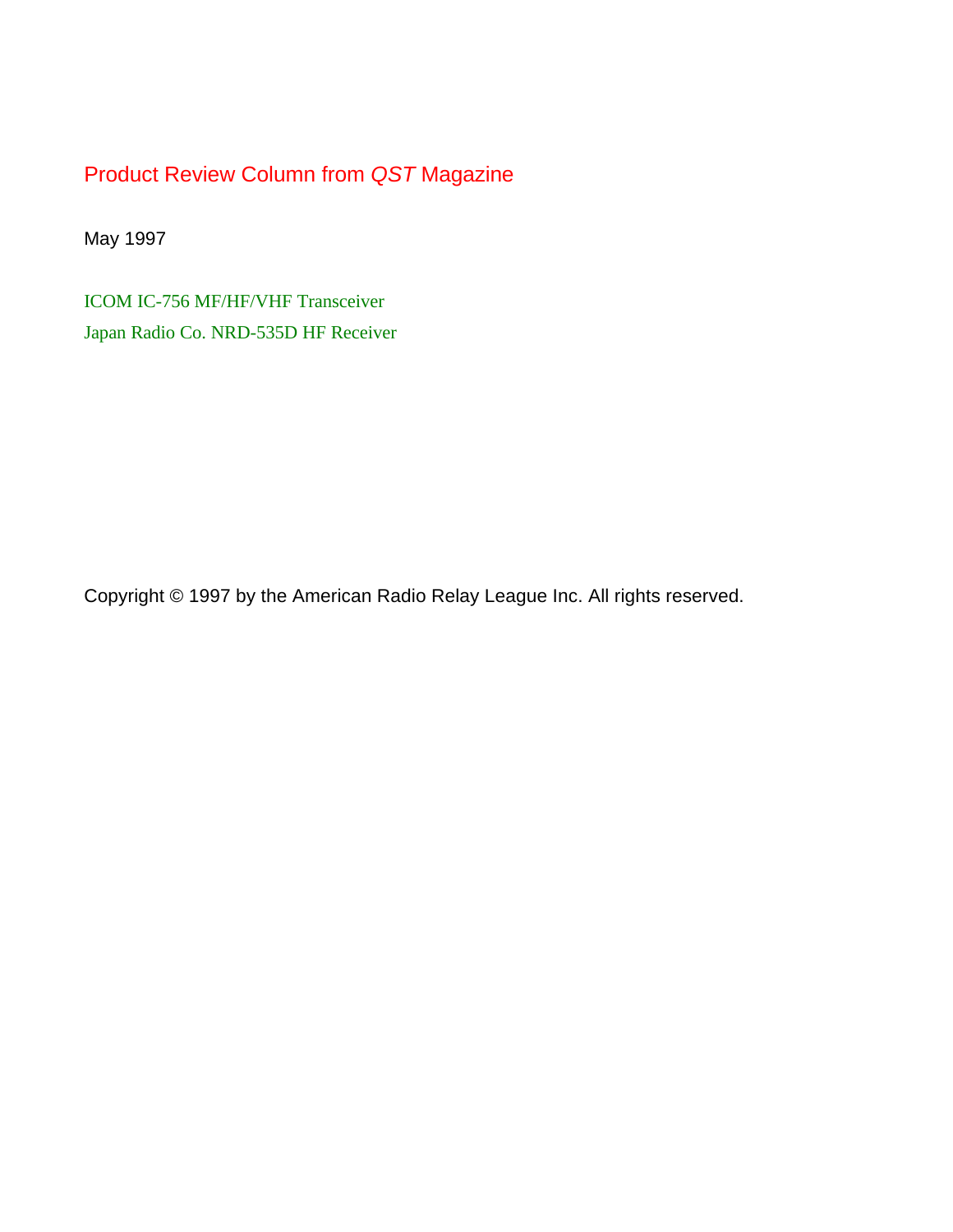Edited by **Rick Lindquist, N1RL**• Senior Assistant Technical Editor

# <span id="page-1-0"></span>**ICOM IC-756 MF/HF/VHF Transceiver**

## *By Glenn Swanson, KB1GW Educational Programs Coordinator*

"Honey, they shrunk the IC-781!" is what some ops will exclaim when they see the IC-756. It's an easy comparison, and one ICOM ad even calls it a radio "for the ham who's always wanted an IC-781." Features like the prominent front-panel LCD display screen on the '756 certainly hearken back to its elder sibling, the IC-781, with its conspicuous CRT display. As in the IC-781, the IC-756 offers such features as *dualwatch* and *Spectrum Scope*. But in several respects, this is a different radio maybe better when you consider its price and performance, the inclusion of DSP, and an intuitive menu system.

At least a few reviewers were surprised to find a package closer in dimensions to the IC-736, the radio it replaces in ICOM's product line. But the IC-756 capitalizes on—and even improves on—some of the best features of its predecessors, and does so with style. Let's face it: that LCD screen is just plain sexy! The easily accessible menus, spectrum scope and the inclusion of 6 meters are icing on the cake.

In the greater scheme of things, the IC-756 is a notch down from higher-end offerings in terms of price, but competes admirably with the big boys in several performance spheres. In terms of DSPequipped radios, the '756 is intended for more mainstream users.

During the review, we encountered some transmitter-related problems that ICOM has agreed to correct in future production units. We'll discuss these issues later in the review.

## **Feature Highlights**

The first thing you need to do with the IC-756 is to get past the LCD display window. Otherwise, you could overlook the radio's other assets. These include such niceties as an automatic antenna tuner (works on 6 meters!), dualwatch, dual antenna ports, a receive antenna port (for a Beverage, EWE or other antenna), memory keyer, front-panel adjustable CW pitch control and tracking sidetone, triple bandstacking registers, twin passband tuning at the 9-MHz IF, and more. A lot of these are features traditionally included on ICOM's higher-priced radios, so it was great to find them on the more modestly priced IC-756. You'll also find a generous array of memories and scanning features: 99 memories, plus 2 priority memories; alphanumeric memory naming (up to 10 characters); 5 or



10 memo pads; and four types of scanning. The IC-756 lets you view the contents of nine memory channels at a time (or scroll through them all) via its memory channel screen.

Standard accessories include a handmike with **UP** and **DN** buttons, a  $9^{1}/_{2}$ -footlong fused dc power cord, spare fuses, a 1 /4-inch stereo-type phone jack, and large, detailed block and schematic diagrams.

## **The Screen**

The LCD screen commands the blackplastic face of the '756. (One user compared it to the screen on the ATM at her bank!) The screen appears dark when the radio is off, but illuminates when you turn the radio on to reveal a light-blue background with dark-blue text, numerals and graphics. A thin (unlighted) black mask frames the screen, and a clear plastic lens protects the flat LCD screen behind it. The screen's illuminated area measures approximately four inches wide by three inches high—about the same size as the IC-781's CRT display.

## **BOTTOM LINE**

To invoke an automotive analogy, if the IC-781 and IC-765 represent ICOM's high-end race cars, the IC-756 is the full-featured family sedan that takes advantage of modern technology while aiming at the price and performance needs of the general market.

The LCD screen needed some "warmup" time to reach proper contrast. We found the display could be easily seen up to 30° off dead center on either side. Tinkering with the contrast levels can make it easier to see. It looks best when you're directly in front of it, however.

What information does the screen convey? The answer is, darn near everything. Save for the nearby analog multifunction meter and some colored LEDs on the front panel, the screen can tell you everything else you need to know. The meter seems a quaint, "retro" touch on a radio featuring a modern, digital LCD window and readout. But several users felt more comfortable with the "real" meter. "Like the hands on an analog clock," one reviewer explained.

In the LCD window, you'll find information on what frequency each of the two VFOs is tuned to, along with indicators to tell you if such features as *split* or *dualwatch* are active (more on *dualwatch* a bit later). The frequency display (upper) is in bold numerals, while the sub band frequency (lower) is in slightly smaller outlined numerals. It's possible to set the radio to display resolution down to 1 Hz.

A handy 24-hour digital clock (with battery backup) is displayed in the upper righthand corner of the screen. Other displayed information includes which VFO you're transmitting on (main or sub), along with numerical memory information (memory number and stored frequency). One nice touch appears at the top of the screen, where the display clearly shows which filter band-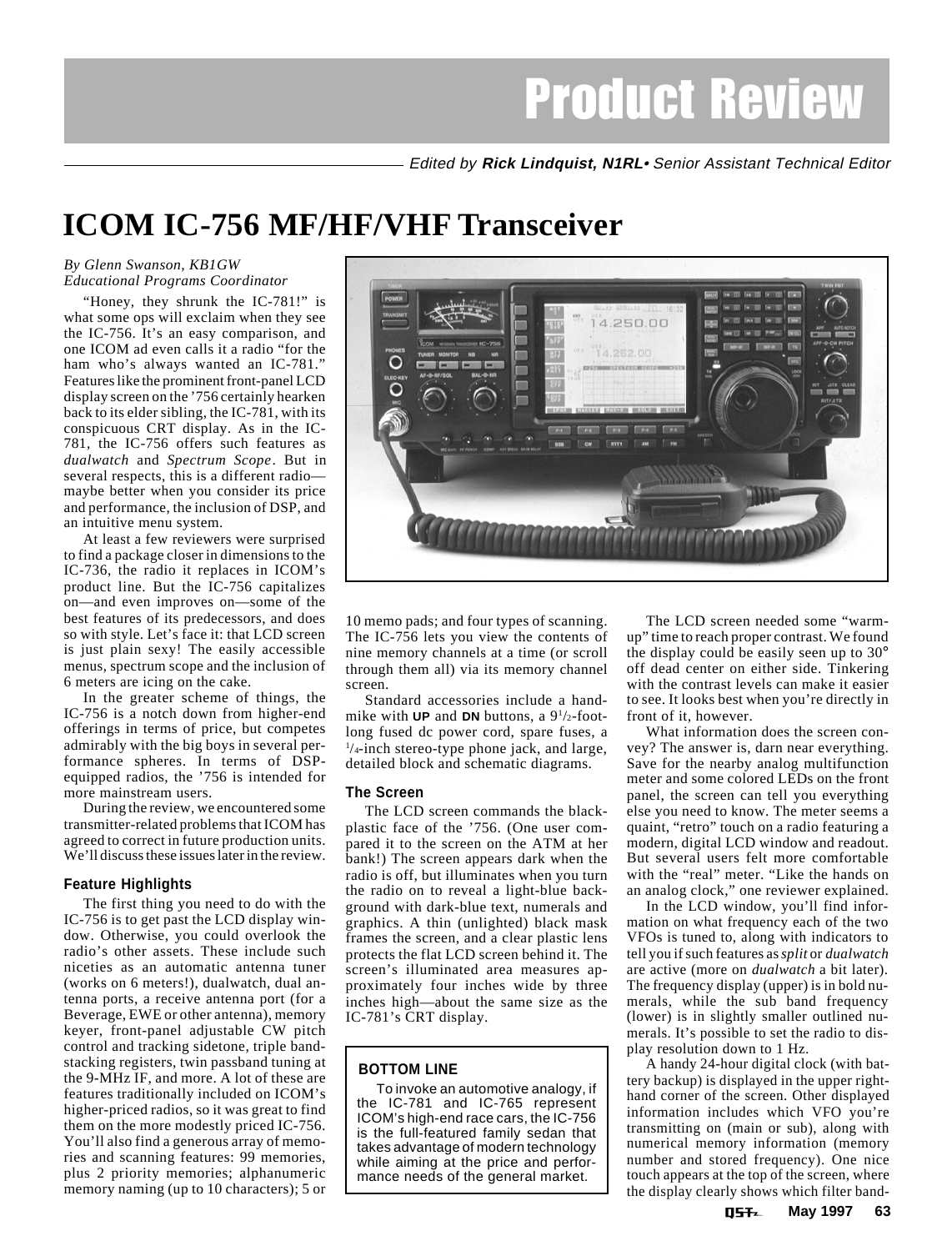#### **Table 1 ICOM IC-756, serial no 01238 Manufacturer's Claimed Specifications Measured in the ARRL Lab** Frequency coverage: Receive, 30 kHz to 60 MHz;<br>
transmit, 1.8-2; 3.5-4; 7-7.3; 10.1-10.15; 14-14.35;<br>
18.068-18.168; 21-21.45; 24.89 -24.99; 28-29.7;<br>
24.4-25.1; 28-30; 50-54 MHz. transmit, 1.8-2; 3.5-4; 7-7.3; 10.1-10.15; 14-14.35; 6.9-7.5; 9.9-10.5; 13.9-14.5; 17.9-18.5; 20.9-21.5; 18.068-18.168; 21-21.45; 24.89 -24.99; 28-29.7; 24.4-25.1; 28-30; 50-54 MHz. 50-54 MHz. Modes of operation: USB, LSB, CW, AM, FM, RTTY As specified. Power requirement: Receive, 2.7 A (max audio); transmit, Receive, 2.3 A (max vol, no signal); transmit, 17.9 A, tested at 13.8 V. 20 A (max), 13.8V (±15%). Size (height, width, depth): 4.4×13.6×11.4 inches; weight, 23 pounds. Receiver **Receiver Receiver Receiver Receiver Dynamic Testing** SSB/CW sensitivity, bandwidth not specified, Minimum discernible signal (MDS), 500 Hz IF filters at 10 dB S/N: 1.8-30 MHz (preamp 1 on), 0.16  $\mu$ V;<br>
50-54 MHz (preamp 2 on), 0.13  $\mu$ V.<br> *Freq* Preamp off 50-54 MHz (preamp 2 on),  $0.13 \mu$ V. Freq Preamp off Preamp 1 Preamp 2<br>50-54 MHz  $-124 \text{ dBm}$  n/a n/a . 1.0 MHz –124 dBm n/a n/a 3.5 MHz –134 dBm –139 dBm –139 dBm  $-139$  dBm 50 MHz –131 dBm –139 dBm –141 dBm AM sensitivity, preamp on, bandwidth not specified, 10 dB (S+N)/N, signal 30% modulated with a 1-kHz tone, AM-N filter: 10 dB S/N: 0.5 kHz to 1.8 MHz, 13  $\mu$ V; 1.8-30 MHz, preamp 1 on, 2  $\mu$ V. 1.0 MHz,  $3.05 \mu V$ ; 3.8 MHz, preamp off, 1.07  $\mu V$ , preamp 1 or 2 on, 0.65  $\mu V$ ; 50.2 MHz, preamp off, 1.43  $\mu V$ , preamp 1 on, 0.62  $\mu$ V, preamp 2 on, 0.42  $\mu$ V. FM sensitivity, 12 dB SINAD: 28-29 MHz (preamp 1 on), For 12 dB SINAD, FM-N mode:<br>0.5  $\mu$ V; 50-54 MHz (preamp 2 on), 0.32  $\mu$ V.<br>29 MHz, preamp off, 0.58  $\mu$ V, p 29 MHz, preamp off, 0.58  $\mu$ V, preamp 1 on, 0.24  $\mu$ V, preamp 2 on, 0.19  $\mu$ V; 52 MHz, preamp off, 0.77  $\mu$ V, preamp 1 on, 0.30  $\mu$ V, preamp 2 on, 0.22  $\mu$ V. Blocking dynamic range: Not specified. Blocking dynamic range, 500-Hz filters at 9 MHz and 455 kHz, preamp 1 on for 1-21 MHz; preamp 2 on above 21 MHz:<br>Freq Preamp off Preamp on Preamp off Preamp on<br>135 dB\* n/a 1.0  $MHz$  135 dB<sup>\*</sup> n/a 3.5 MHz 137 dB 132 dB 132 dB 128 dB<br>125 dB\* 118 dB\* 50 MHz Two-tone, third-order IMD dynamic range: Not specified. Two-tone, third-order IMD dynamic range, 500 Hz IF filters at 9 MHz and 455 kHz, preamp 1 for 1-21 MHz; preamp 2 above 21 MHz: Freq Preamp off Preamp on 1.0 MHz 95 dB n/a 3.5 MHz 101 dB 101 dB 14 MHz 103 dB 100 dB<br>50 MHz 96 dB\* 94 dB 50 MHz 96 dB\* Third-order input intercept: Not specified. Preamp 1 for 1.0-21 MHz; preamp 2 above 21 MHz:<sup>†</sup> Freq Preamp off Preamp on<br>1.0 MHz +21.8 dBm n/a 1.0 MHz +21.8 dBm n/a  $+14.7$  dBm 14 MHz +21.0 dBm +10.5 dBm 50 MHz +26.1 dBm –0.7 dBm Second-order intercept point: Not specified. 14 MHz, preamp off: antenna tuner off, +48.6 dBm; antenna tuner on, +83.5 dBm. FM adjacent channel rejection: Not specified.  $\blacksquare$  At 20-kHz spacing, 29 MHz, preamp off, 81 dB, preamp 2 on, 80 dB; 52 MHz, 67 dB preamp off, 67 dB, preamp 2 on. FM two-tone, third-order IMD dynamic range:  $At$  20-kHz spacing, 29 MHz, preamp off, 73 dB,\* preamp 2 on, 72 dB;\* Not specified.<br>\* 52 MHz, preamp off, 69 dB,\* preamp 2 on, 70 dB.\* 52 MHz, preamp off, 69 dB,\* preamp 2 on, 70 dB.\* Squelch sensitivity: SSB, CW, RTTY, less than 5.6  $\mu$ V; At threshold, FM, 29 MHz, preamp 2 on, 0.07  $\mu$ V; SSB, 14.2 MH<br>50.2 MHz, preamp 2 on, 0.37  $\mu$ V; SSB, 14.2 MH 50.2 MHz, preamp 2 on, 0.37 μV; SSB, 14.2 MHz, preamp 1 on, 0.98 μV Receiver audio output: >2 W at 10% THD into 8  $\Omega$ . 2.1 W at 10% THD into 8  $\Omega$ . IF/audio response: Not specified. Range at –6 dB points, (bandwidth): CW-N (both 500 Hz IF filters): 348-813 Hz (465 Hz); CW-W (2.4 and 2.8 kHz IF filters): 216-2717 Hz (2501 Hz); USB-N (2.4 and 2.8 kHz IF filters): 239-2765 Hz (2526 Hz); LSB-N (2.4 and 2.8 kHz IF filters): 218-2720 Hz (2502 Hz). Notch filter depth: Not specified.<br>
Spurious and image rejection: Greater than 70 dB. <br>
IF rejection, ≥120 dB, image rejection, ≥120 dB. Spurious and image rejection: Greater than 70 dB. Transmitter Transmitter Transmitter Dynamic Testing Power output: SSB, CW, RTTY, FM, 2-100 W; As specified. AM, 1-40 W, continuously adjustable in all modes.<br>Spurious-emission supression: 50 dB (HF bands); 60 dB ourious-emission supression: 50 dB (HF bands); 60 dB 55 dB or greater on HF; greater than 60 dB on 50 MHz. Meets FCC require-<br>60 MHz band). ments for equipment in its power output class and frequency range. ments for equipment in its power output class and frequency range. SSB carrier suppression: 40 dB. 55 dB or greater. Undesired sideband suppression: 55 dB. As specified.<br>
Third-order intermodulation distortion (IMD) See Figures 1 and 2. Third-order intermodulation distortion (IMD) products: Not specified. Composite transmitted noise: Not specified. See Figures 4 and 5.

Note: Unless noted otherwise, all dynamic range measurements were taken at the ARRL Lab standard spacing of 20 kHz. \*Measurement was noise-limited at the value indicated.

† Third-order intercept point was determined using S5 reference.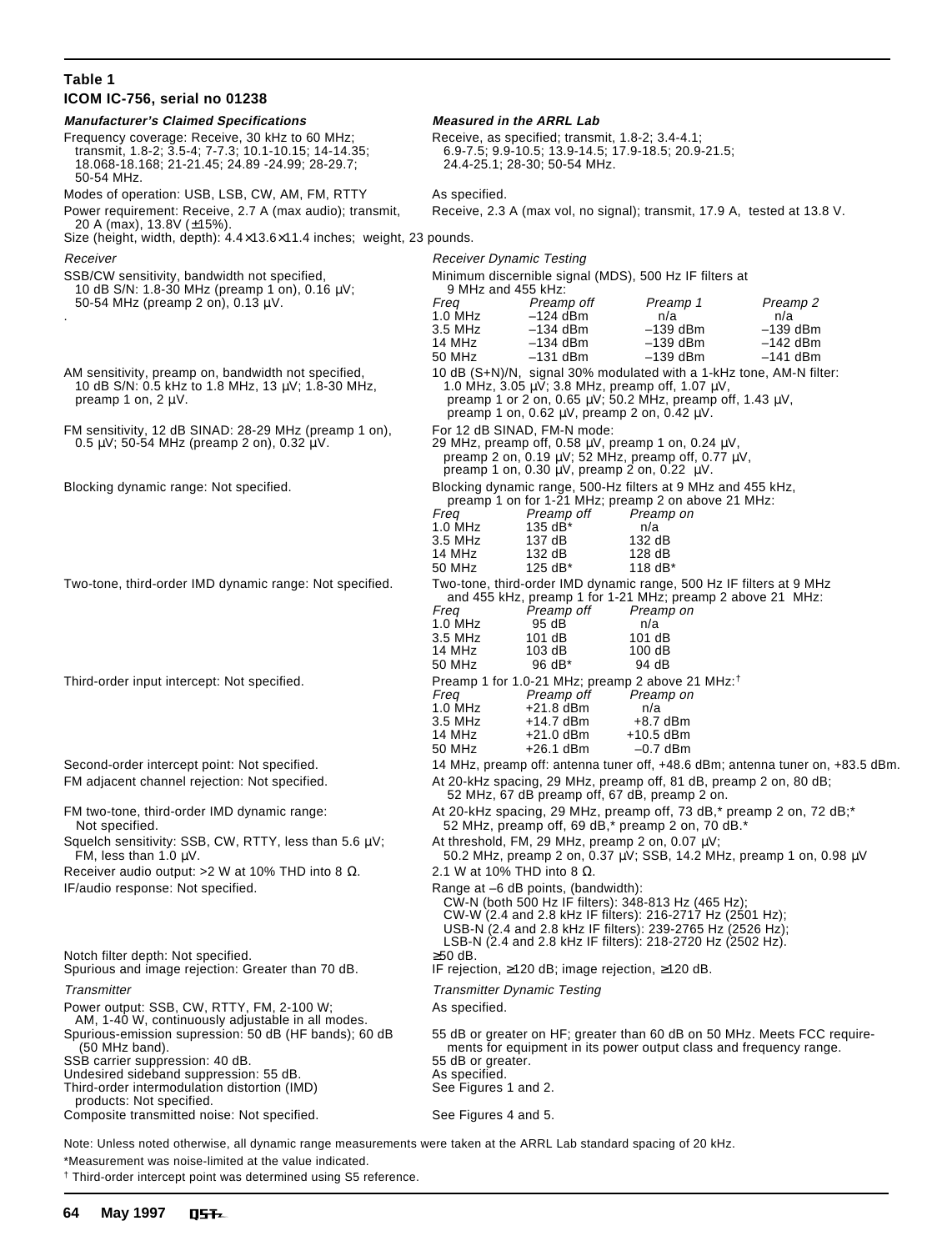

Figure 1**—**Worst-case spectral display of the unmodified IC-756 transmitter during two-tone intermodulation distortion (IMD) testing at 28.350 MHz. The worst-case third-order product is about 24 dB below PEP output, and the worst-case fifth-order product is about 34 dB down. The transceiver was being operated at 100 W output. (See text for additional details.)



Figure 2—Spectral display of the unmodified IC-756 transmitter during two-tone intermodulation distortion (IMD) testing at 50.2 MHz. The worst-case third-order product is approximately 37 dB below PEP output, and the worst-case fifth-order product is approximately 33 dB down. The transceiver was being operated at 100 W output. (See text for additional details.)

width is currently selected at each IF.

Everyone also liked the fact that as you manipulate the concentric twin passband tuning (**TWIN PBT**) controls on the front panel, a handy passband width graphic shows you the relative IF bandwidth and shift.

But one of this radio's very best attributes is the ease of access to user-settable adjustments, or "menus." On some more expensive radios, these settings are relegated to separate, complex, nonintuitive menu systems that confound the user and require spending hours with the manual. Not so with the IC-756. In fact, getting to the plain-language menus was so easy, many users were able to tailor user-settable parameters without referring to the book! (Thank you, ICOM!) In fact, most users didn't need the manual at all to operate the entire radio.

Shades of the IC-781, a horizontal row of **F**unction keys (F1 through F5) is below the LCD screen, and on-screen legends above each key indicate the key's function, depending on the menu (ICOM calls it a set mode) selected. For example, contrast and S meter backlighting controls allow you to adjust these levels to your liking. Just press **F5** (**EXIT**) until you reach set mode. Then, choose **F2** (*Display Set*), and use the **F1** and **F2** keys (now defined as up and down arrows) and spin the VFO knob to adjust LCD contrast, brightness and the backlighting levels for the S meter and push buttons. Each adjustment has a little percentage scale, which makes it easier to remember "your" settings. On menus where it's appropriate, one button restores default (**DEF**) settings. When you're done, press **F5** to **EXIT** the set mode.

A vertical row of seven multifunction buttons is arranged down the left-hand side of the display window. Just like the **F**unction buttons, a corresponding column of onscreen labels conveys the role each button



Figure 3—CW keying waveform for the unmodified IC-756 showing the first two dits in full-break-in (QSK) mode. The equivalent keying speed is 60 WPM. The upper trace is the actual key closure; the lower trace is the RF envelope. Horizontal divisions are 10 ms. The transceiver was being operated at 100 W output at 14.2 MHz. Note that the first dit is somewhat shortened. This is much less evident in semi-break-in mode.

plays in a given set mode. For example, a button next to the **AGC** label lets you toggle between fast, middle and slow AGC settings; holding it in momentarily turns off the AGC. The AGC action was flawless. Another button selects **ANT 1** or **ANT 2**; holding it in momentarily in either position lets you select a separate receiving antenna (more on this later).

Other items the user can tweak give you the ability to tailor your transmit audio (this is done using DSP). You also can set a timer to turn the radio on or off at a preset time, or set the radio to beep at you when you go out of band. You can also make adjustments for CW sidetone level. Some hard-core CW buffs might not want to hear this, but you don't even need to know the code to program the memory keyer! Using the keyer set mode, you can change the plain-language messages for each of the keyer's four 55-character buffers to send whatever messages you need. Programming the keyer requires a lot of button pushing, however; more than a few CW ops will balk at not being able to simply record their messages from their paddles. One nice touch: the keyer offers sequential QSO serial numbering. The keyer speed range is approximately 6-47 WPM.

There are five little "stem" controls along the front panel's bottom apron. These include adjustments for mike gain, RF power, compression level, keyer speed and break-in delay. Unlike similar controls on the IC-781, you can't push these back in and out-of-sight.

## **And the Spectrum Scope**

While appealing at first blush, the spectrum scope drew mixed opinions from our review team about its usefulness in the real world. While the IC-756 spectrum scope looks similar to the one on the earlier IC-781, ICOM says it's implemented differently. The IC-756 spectrum scope has its own RF amplifier and AGC, making it independent of the S meter and the RF gain control. It is affected by the preamps, though. One user said he found it interesting to watch the fading patterns on 40-meter HF broadcast stations one afternoon, especially noting the timing of the fades, which differed from signal to signal. But the same op and others found little use for the spectrum scope for contesting. Another op called the spectrum scope "kind of fun," and suggested it was a handy tool for spotting band activity.

We found that the display requires a moderately strong signal (S4 or so) just to show up on the graph, and a pretty hefty signal to *really* be seen. The image does not refresh rapidly enough to catch signal splatter, and on a very busy band, everything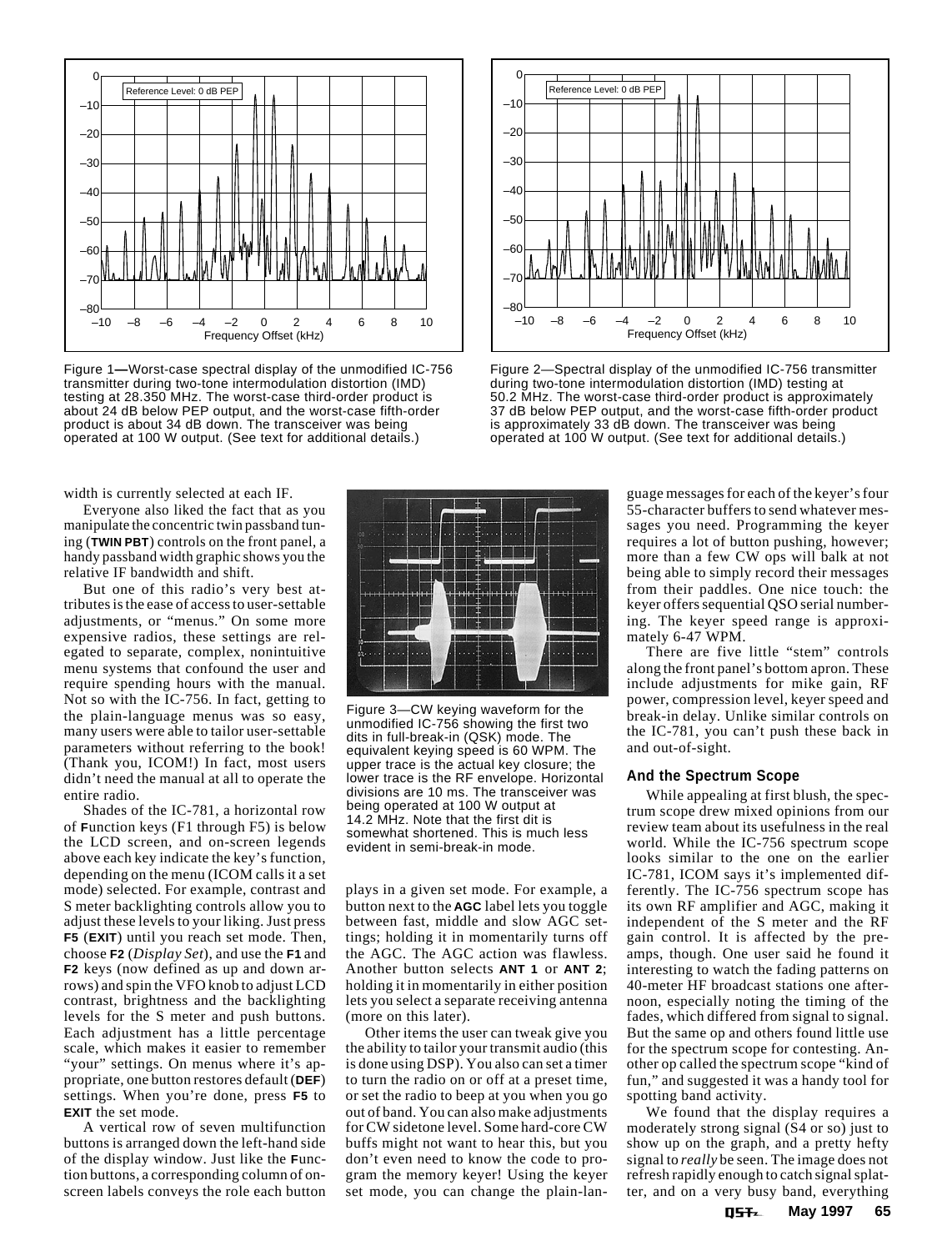

Figure 4—Worst-case tested HF spectral display of the unmodified IC-756 transmitter output composite-noise testing at 3.5 MHz. Power output is 100 W. The carrier, off the left edge of the plot, is not shown. This plot shows composite transmitted noise 2 to 22 kHz from the carrier.

starts to look like choppy seas—from shore to shore. On the other hand, like the similar feature on the IC-706, spectrum scope should prove to be a great help in checking out more quiet bands like 6 meters, which has been less than busy of late. Using the spectrum scope, you can quickly spot other activity on the band while parked on the calling frequency, although the signals will have to be substantial to show up as much more than little blips on the horizon. One VHF op suggested the spectrum scope would make it easier to avoid "the troublesome big-signal stations" on the band.

#### **DSP Highlights**

The IC-756 borrows heavily from the IC-775DSP for its DSP features—especially in the superb implementation of its noise-reduction (**NR**) feature, which earned our praise in the IC-775DSP review (see "Product Review," *QST*, Jan 96). Like its big brother, the '775DSP, the '756 uses DSP to equalize transmit audio as well as for its automatic IF notch filter, audio peak filter (**APF**) and phase shift network (PSN) modulation and demodulation. Most users felt the noise reduction was among the radio's finest DSP features on receive, but the usable range on the **NR** control is very restricted. About one-quarter turn is as much as you'll ever need to quiet things down. It even worked on atmospheric noise, and it did not exhibit that annoying hollow sound we've noticed on some other DSP NR systems. One user liked the NR on the '756 better than the one on his acclaimed outboard box, explaining how stations "popped intelligibly out of the noise" when he turned the pot.

We got contrasting viewpoints on the audio peak filter (**APF**). Opinions ranged from "useless" to "worked like magic." Consensus was that it was great for beefing up *solitary* CW signals, like beacons, and for punching up one signal among a small group, but it was less effective on a busy band. APF offers three bandwidths. On FM, it works as a tone control.

The DSP automatic notch works well to eliminate those pesky heterodynes that crop up on the HF bands that are shared with broadcasters in other parts of the world. Anyone who's operated 40 meter SSB at night in the Northeast will appreciate this feature. But one CW op said that lack of an equally effective *manual* notch made it "half a feature," since an auto notch is useless on CW. The auto notch is outside the AGC loop, so you'll still see the interfering signal on your S meter (and on the spectrum scope), even though you can't hear it—and it can still affect your receiver's front end.

The ability to tweak transmit audio to taste was a real plus. Everyone's voice is different, and this DSP feature bursts through the old "one size fits all" mentality, letting you customize the equalization for your voice. Users liked being able to use the transmit audio "treble" and "bass" settings (quickly accessible via the userfriendly menu) to optimize transmit audio the way they needed it—from "really punchy contest audio" to "pleasant, conversation-quality audio." The built-in monitor lets you hear your own signal.

The IC-756 follows up its fine DSP audio equalization system with AF-level speech processing. While you can use the ALC scale on the multifunction meter to set a maximum level (using one of the little stem controls on the front-panel apron), you really have no idea how much or how little compression (ie, how many dB) you're cranking in.

#### **IF Filters**

The IC-756 can be equipped with up to two optional narrow IF filters—one each in the 9-MHz and 455-kHz IFs. In other words, you must choose between either SSB or CW filters. This is one drawback in what is otherwise a flexible and generally



Figure 5—Spectral display of the unmodified IC-756 transmitter output during composite-noise testing at 50.2 MHz. Power output is 100 W. The carrier, off the left edge of the plot, is not shown. This plot shows composite transmitted noise 2 to 22 kHz from the carrier.

well-thought-out radio.

Optional CW and data-mode filters offering bandwidths of 250, 350, or 500 Hz are available for both IFs. For SSB, there's an optional 1.9-kHz filter in the 9-MHz slot and a 1.8-kHz filter for the 455-kHz IF. It's a shame you can't add both types at the same time.

Bringing narrow IF filter(s) into play is as easy as making other menu choices. We felt this filter-selection scheme was a decided (and welcome!) improvement over the LED push button–based filter-selection system employed in the IC-775DSP while also recognizing that the '775DSP also offers more filter choices.

#### **The Flip Side**

The rear "panel" on the '756 is not a separate panel at all. It's actually part of a 4-inch-high cast-aluminum framework that surrounds the radio's innards (save for the front panel, which is mounted in front of the aluminum chassis). Rear-panel connections for all the usual suspects are there plus the additional receive antenna port and a straight key jack and two DIN plugs for a variety of external connections. Most users would rather have had individual labels on each jack or connector, instead of the single plate in the middle of the panel.

The IC-756 has no transverter port. Computer control is possible via the **RE-MOTE** jack, but you'll need the optional CT-17 CI-V level converter.

#### **On The Air**

Our IC-756 hit the ground running—in large part because the steep learning curve encountered with some new transceivers simply didn't exist with the IC-756. The radio put in an appearance in several contests, including the ARRL International DX Contest (CW and SSB) and the CQ 160-Meter SSB Contest. It also got used on 10 and 6 meters and for casual ragchewing on HF CW and SSB.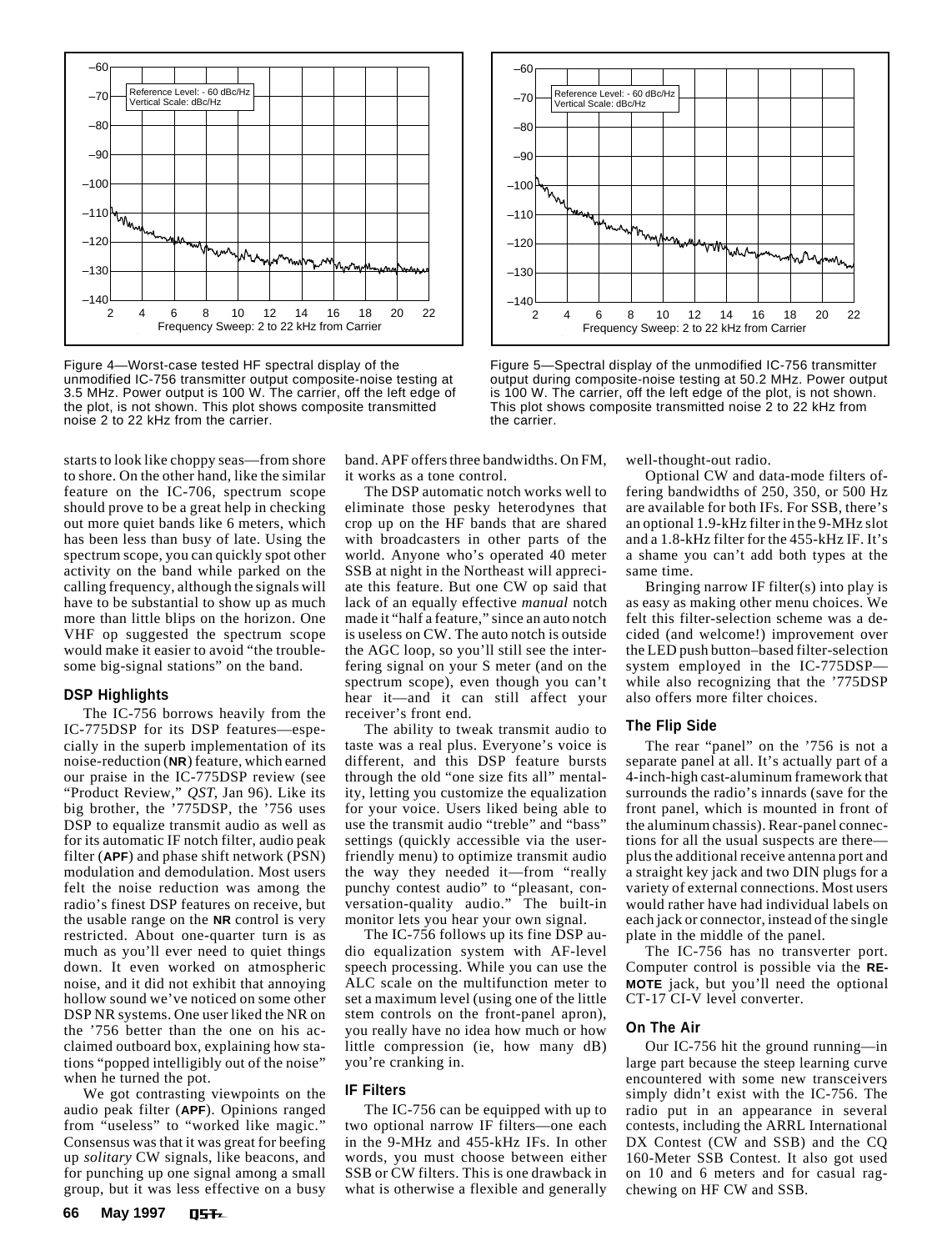An internal fan, just behind the front panel, kept the radio cool even during long contest operation. We never heard it. Same for the automatic antenna tuner, which uses a combination of motors and relays.

Our review team found the receiver performance above average. Our unit had the optional 250-Hz CW filter in the 9-MHz IF and an optional 500-Hz CW filter in the 455 kHz IF. Experienced CW operators said this yielded a receiver with sufficient selectivity for all but the most demanding circumstances. Users felt the twin passband tuning gave an added edge in troublesome QRM situations, although one op who used the radio for SSB said the twin PBT was not a substitute for the narrow filters on that mode.

The **CW PITCH** control gives you sufficient latitude to suit nearly all tastes, even for one reviewer who likes to copy his code at a pitch of 280 Hz.

In-band audio IMD—something we've criticized ICOM radios for in past product reviews—was not a problem with the IC-756. Receiver audio quality was judged to be on a par with other radios in its price class. The ARRL Lab reported third-order products improved by 14 dB over the unmodified IC-775DSP (in the AGC fast setting) that we looked at last year (see "Product Review," *QST*, Jan 1996).

The internal, automatic antenna tuner is active on all bands and works in receive as well as transmit. Using it on receive certainly raised the radio's second-order intercept point (see Table 1), from +48.6 dBm to a very respectable  $+83.5$  dBm (with the preamp off). Second-order dynamic range improved by approximately 17 dB (with the preamp off) when using the built-in antenna tuner during receive.

Unfortunately, we could not will the 6-meter band to open, so we were unable to gauge the radio's performance during a busy day on "the magic band." The transceiver tunes below 50 MHz, so the 6-meter DXer can check for those overseas TV carriers that alert ops to openings. If the Lab numbers (see Table 1) are any indication, the IC-756 should perform very well on 6 meters. For starters, it should be able to hear those weak signals; receiver sensitivity on SSB and CW was comparable to the IC-736 (–141 dBm with preamp 2 turned on). Two-tone third-order IMD dynamic range (with preamp 2 kicked in) was 12 dB better than the '736. That's something you'll be glad of when you're sorting through a band-opening, with its mixture of very loud and very weak signals close together in frequency.

*Dualwatch* is a nice touch. Six-meter fans, for example, will appreciate the ability to monitor both the 50.110 MHz and 50.125 MHz calling frequencies at the same time a big plus! But the sub band receiver is strictly for in-band use, and it won't let you listen to two signals on different bands say on 6 and 10 meters—at the same time so you can keep one ear on the 10-meter liaison frequency. (For more details on how *dualwatch* works, see "Product Review,"

*QST*, Jan 96, p 67.)

One primarily VHF op enthused about the noise blanker, saying that it "worked as well as the noise blanker any rig I have tried and better than most." He found that it worked great for the intended purpose of minimizing pulse-type noise, but it didn't make much of a dent in troublesome noise emanating from a nearby high-tension line. (He said both noise sources cooperated by "being especially noisy during the review period.")

For the most part, our review team liked the front-panel-selectable separate receive antenna input, which served to connect a Beverage antenna for contest use on the low bands.1 "The other manufacturers could learn something from ICOM," one user said. A few ops found it was too easy to inadvertently switch to the second antenna port instead of the receiving antenna, however.

The radio's two preamps and three levels of attenuation also elicited praise for their versatility. So did the inclusion of ∆**TX** (transmit incremental tuning). You can clear RIT while transmitting—but the knob's pointer might be heading in just about any direction when you do.)

The ease of operating split drew starkly contrasting opinions. Some ops had no problems with which buttons to push, but others found the user interface confusing. ICOM combines the typical A=B and A/B functions into a single **CHANGE** button, which serves both purposes, depending on how long you hold it in. This befuddled some ops. Most ops also would have preferred a more prominent means of indicating which VFO was set for transmit.

The IC-756 transmitter did not fare as well as we'd hoped. After the IC-756 served ably during the ARRL International DX CW Contest, we received some troubling reports that its CW signal was particularly noisy. ARRL Lab tests showed that CW sidebands<sup>2</sup> did, indeed, extend beyond the bounds of reasonable expectation. We tested two IC-756s plus several other ICOM and non-ICOM radios.

Lab testing determined that, at 2 kHz away from the signal on the (worst-case) low side, the CW sidebands of our IC-756 were 13 dB worse than those of an IC-706 and 7 dB worse than those of an IC-765. At 10 kHz away, the CW sidebands were 14 dB worse than those of an IC-706 and 24 dB worse than those of an IC-765. Lab Supervisor Ed Hare, KA1CV, predicted that keying sidebands of this level would "have an adverse impact on other users of the band."

We discussed this issue with ICOM, and the manufacturer subsequently sent us another IC-756 that had been modified to correct the wide CW signal problem. We found the modified radio to be vastly superior in this regard. While not as clean as an IC-765 we'd tested, the IC-756's CW spectral display was slightly better than that of the IC-706. In addition, the keying waveform was much cleaner on the modified radio and showed none of the rough edges we'd noticed in the first two units we'd tested (see Figure 3). (Our *Expanded Test*

*Report* on the IC-756 includes graphs of the radio's keying sidebands and those of other radios for comparison.*—Ed*)

Judging from the two-tone transmit IMD plots we took (see Figures 1 and 2), the IC-756 might sound "wide" on SSB on some bands. The transceiver's worst-case transmit two-tone IMD on MF/HF was 10 meters, where testing not only revealed mediocre suppression of third and fifthorder products (down 24 and 34 dB respectively), but showed subsequent higher-order products persisting at rather high levels (not until the 13th order do IMD products drop to –55 dB). These are the culprits that cause undesirable "splatter."

That said, we'd like to point out that IMD performance on 160 through 20 meters was on a par with other transceivers we've seen lately, and higher-order products (ie, beyond fifth order) were at or below –60 dB in most cases. Transmit IMD performance started to degrade at 17 meters and got progressively worse through 10 meters, not only with respect to third-order numbers but to higher-order products. Transmit IMD performance of the IC-756 was much worse than that of the earlier IC-738 (see "Product Review," *QST*, Apr 95), which had worst-case third and fifth-order products of –40 dB. Like the IC-738, the IC-756 uses bipolar transistors in the PA (as opposed to power MOSFETs).

On the other hand, 6-meter transmit IMD performance of the IC-756 was notably better than that of the predecessor IC-736, but higher-order IMD products do not drop below –40 dB until the 15th order. On bands with these levels of transmit IMD, an amplifier could tend to exacerbate the problem on the air.

It was interesting to note that the IC-756 that ICOM had modified to fix the CW sidebands problem also exhibited far superior reduction of higher-order transmit IMD products. While the third and fifthorder products on 10 meters and 6 meters were comparable to those of the other two IC-756s we'd tested, the higher-order products on those bands were much less evident on the modified radio.

ICOM expressed its appreciation to the ARRL for its findings with regard to the performance of the IC-756 and said: "We continually refine and update our products. All production of the IC-756 from April 1, 1997 will include changes made to improve the CW characteristics of the transceiver. ICOM said the CW modification also would improve the transmit IMD performance.

Of considerably less importance were reports of choppy or "clipped" keying when using the internal keyer and full break-in at speeds much more than 30 or 35 WPM. The radio lets you change the dot-to-dash ratio, but only very slightly, and this made only minimal improvement.

## **Instruction Manual**

After all the hoopla that surrounded the introduction of the first transceivers with integrated DSP, it's just a little curious that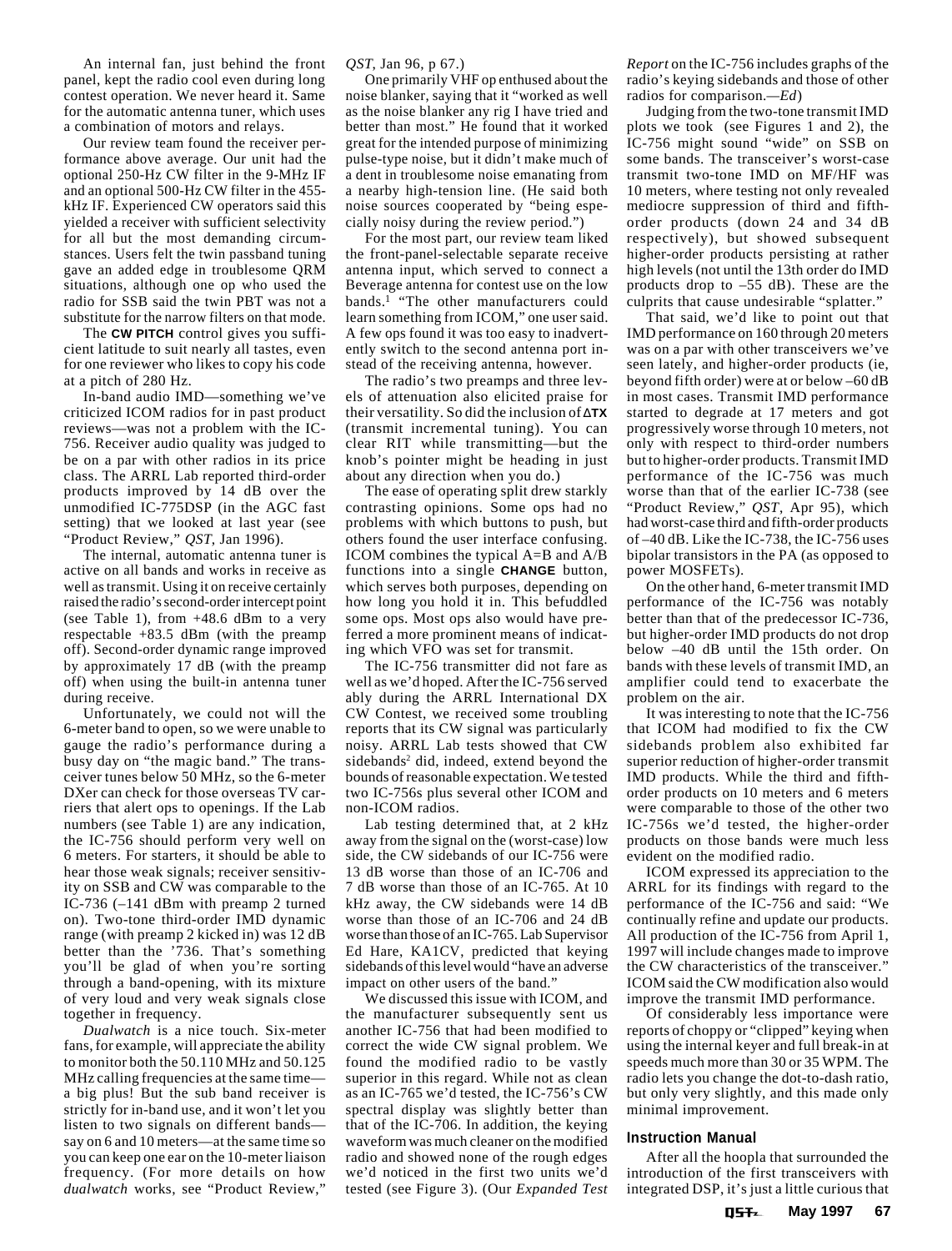<span id="page-6-0"></span>ICOM's *Instruction Manual* downplays DSP on the IC-756. ICOM's ads mention "IF-DSP," but you'd have to look very carefully to find the expression "DSP" anywhere in the *Instruction Manual* (it's on the block diagram).

DSP is hardly passé, but have we reached the point where there's no longer a need to point out that a radio has DSP? At least one reviewer felt it would be nice if the manual contained a simple "DSP" next to each of the headings that describe DSP-based features.

There were few complaints about what the manual *does* include, however. Optional IF filter installation, setup, and operation did involve a bit of jumping from page to page to find relevant information, but the text offers pointers to pertinent pages for most subjects, including how to install options. Step-by-step items labeled **CONVENIENT** point out how you might use *dualwatch*, for example. Other text boxes labeled **PRACTICAL EXAMPLE** illustrate such things as how to initiate split operation. Overall, a generous combination of diagrams, drawings and succinct text contribute to a no-nonsense approach.

#### **Conclusions**

One op who spent some time with the IC-756 summed things up this way: "Generalpurpose operators or DXpeditioners will find that the IC-756 offers an abundance of features to cope with what they'll find on the bands." The tools are there to help eliminate

QRM and dig out the weak ones. The small size is great for anyone who needs to travel with a radio (of course, they would have to bring along a suitable power supply). It even has a carrying handle. In the final analysis, the review team got good audio reports, liked the user interface (for the most part), and found the layout of the front-panel controls to be clear and uncomplicated.

Thanks go to the following hams who contributed to this review: Randy Thompson, K5ZD; Dave Sumner, K1ZZ; Linda Sumner, KA1ZD; Mark Wilson, K1RO; Peter Budnik, KB1HY; Emil Pocock, W3EP; Rick Lindquist, N1RL; and Mike Gruber, W1DG, and Ed Hare, KA1CV, of the ARRL Lab.

*Manufacturer:* ICOM America Inc, 2830 116th Ave NE, Bellevue, WA 98004, tel 206-454-8155; fax 206-454-1509; WWW **http://www.icomamerica.com**. Manufacturer's suggested retail prices: IC-756, \$2760; PS-85 dc power supply, \$325; SM-20 desktop microphone, \$248; 9-MHz IF filters: FL-223 (1.9 kHz), \$84; FL-100 (500 Hz), \$106; FL-232 (350 Hz), \$90; FL-101 (250 Hz), \$106; 455-kHz IF filters: FL-222 (1.8kHz), \$199; FL-52A (500 Hz), \$196; FL-53A (250 Hz), \$196; CT-17 computer interface, \$135.

#### **Notes**

<sup>1</sup> With many radios that offer a receive antenna port that remains in line while transmitting, you'll need to protect the transceiver from adverse reactions by adding a device to iso-

**Addit Till** 

late the rig from your own transmitted signal. This station-engineering issue may apply to those with receive antennas such as Beverages or EWEs. One solution is to wire a relay to switch the separate listening antenna connection to ground (or to at least isolate the antenna's feed line from your receiver) dur-ing transmit. For a specific approach, see "Beverage Antennas—There's More to Them Than Meets The Eye," by Gary R. Nichols,

 $2$ It might sound strange, but a CW signal also has sidebands. It makes more sense if you think of a CW signal simply as a carrier that's being "modulated" by a square wave (on-off keying). Take a look at the keying envelope in Figure 3.

## **Expanded Product Review Report Available**

The ARRL Laboratory offers a comprehensive test result report on the IC-756 that gives in-depth, detailed technical data on the transceiver's performance, outlines our test methods and helps you interpret the numbers and charts. The report even includes a summary of how this radio stacks up with similar previously tested units.

Reports are \$7.50 for ARRL members and \$12.50 for nonmembers, postpaid. Request the IC-756 Test Result Report from the ARRL Technical Department, 225 Main St, Newington, CT 06111 (personal checks accepted). For credit card orders only, call 860- 594-0278.

## **Japan Radio Co. NRD-535D HF Receiver**

## *Reviewed by Larry Wolfgang, WR1B Senior Assistant Technical Editor*

I don't own a transceiver with generalcoverage receive coverage, and I haven't done much shortwave broadcast listening lately, so getting my hands on this receiver was a treat. The NRD-535D, first introduced a half dozen years ago, has proved an able and popular performer among SWL/BC DXers, but many hams might not be familiar with it. I found it to be a full-featured radio that is at home on the ham bands as well as outside them, so if you've got a yen for listening, you might want to check out this fine receiver.

The NRD-535D is the fourth generation in Japan Radio Company's line of generalcoverage receivers. We didn't review the NRD-505, but we reviewed its similar-looking predecessor, the NRD-525, almost nine years ago (see *QST*, Jul 88), and *its* predecessor, the NRD-515, seven years before that (see *QST*, Nov 81). The NRD-535D retains many of the features of the predecessor '525—and some of its flaws. Those familiar with the earlier model will find that, although the front panel has a more modern look to it, the control layout is very similar.

We reviewed the deluxe version NRD-535D (Gilfer Shortwave offers a soupedup NRD-535GS. Details are on the Gilfer Web page at **http://www.gilfer.com/**



10 2 0.0 O**.** 

WIDT

AGO  $\overline{\phantom{0}}$ 

**THE BOTTOM LINE**

The JRC NRD-535D is a proven performer among BC and SWLers, and it could be a great complement to the ham shack too. It's loaded with features and a pleasure to listen to.

JST-245 amateur transceiver (see "Product Review," *QST*, Sep 95). It's a good-looking radio with smooth lines and plenty of nicesized knobs and buttons to play with! But not *too* many. There are no concentric controls either, something that those with big fingers might appreciate. The top left side of the radio includes the fluorescent display, with frequency, mode, bandwidth, S meter and other operational information. Below the display are mode buttons for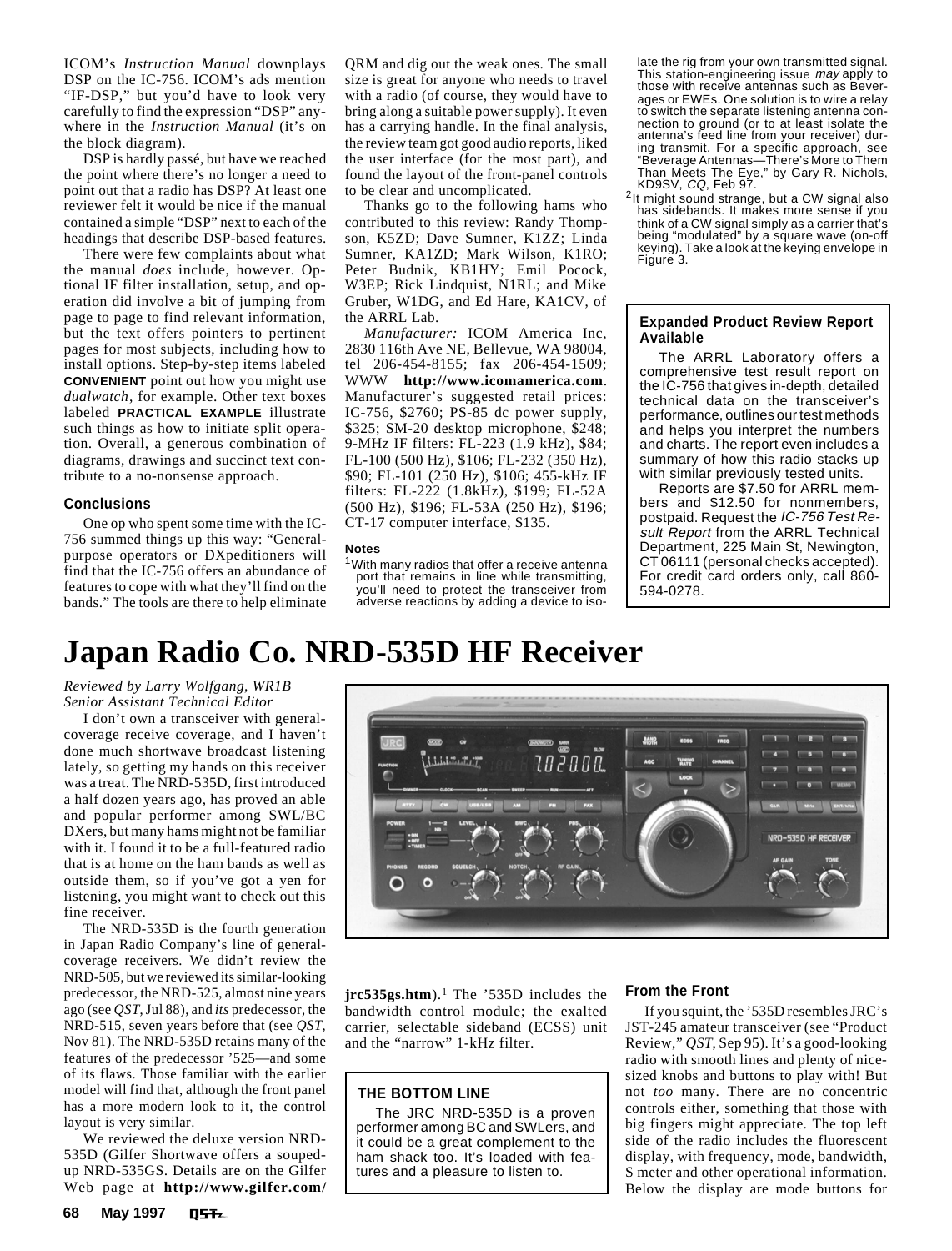## **Table 2**

## **Japan Radio Corp NRD-535 Communications Receiver, serial number 68926**

| <b>Manufacturer's Specifications</b>                                                                                                                             | <b>Measured in ARRL Lab</b>                                                                                                                                                                                                                                                                                                                                                                         |                                                                                  |                                                                                                                     |
|------------------------------------------------------------------------------------------------------------------------------------------------------------------|-----------------------------------------------------------------------------------------------------------------------------------------------------------------------------------------------------------------------------------------------------------------------------------------------------------------------------------------------------------------------------------------------------|----------------------------------------------------------------------------------|---------------------------------------------------------------------------------------------------------------------|
| Frequency coverage: 0.1-30 MHz.                                                                                                                                  | As specified, with some usable sensitivity below specified lower limit.                                                                                                                                                                                                                                                                                                                             |                                                                                  |                                                                                                                     |
| Modes of operation: AM, USB, LSB, CW, RTTY,<br>FAX, and NFM.                                                                                                     | As specified.                                                                                                                                                                                                                                                                                                                                                                                       |                                                                                  |                                                                                                                     |
| Power requirements: $100/120/220/240$ V ac $\pm$ 10%;<br>12-16 V dc $(13.8 V standard)$ , at approx 2 A.                                                         | DC current drain: 1.1 A (max volume, no signal),<br>tested at 13.8 V dc; Lab testing conducted using 120 V ac.                                                                                                                                                                                                                                                                                      |                                                                                  |                                                                                                                     |
| Size (HWD): 5.2×13.2×11.5 inches; weight, 19.8 lb.                                                                                                               |                                                                                                                                                                                                                                                                                                                                                                                                     |                                                                                  |                                                                                                                     |
| CW/SSB sensitivity, 10 dB S/N, INTER filter:<br>0.1-0.5 MHz, 5.0 $\mu$ V (-93 dBm); 0.5-1.6 MHz,<br>$2.0 \mu$ V (-101 dBm); 1.6-30 MHz, 0.32 $\mu$ V (-117 dBm). | Minimum discernible signal (MDS), NARROW (1000-Hz)<br>IF filter: 180 KHz, -133 dBm; 500 kHz, -134 dBm;<br>1.0 MHz, -134 dBm; 3.5 MHz, -138 dBm;<br>14 MHz, -135 dBm; 28 MHz, -136 dBm.                                                                                                                                                                                                              |                                                                                  |                                                                                                                     |
| AM sensitivity, 10 dB S/N, INTER filter:<br>$0.1 - 0.5$ MHz, 15.8 $\mu$ V; 0.5-1.6 MHz, 6.3 $\mu$ V;<br>1.6-30 MHz, $2.0 \mu V$ .                                | AM, WIDE IF filter, test signal modulated 30% with a<br>1-kHz tone, 10 dB $(S+N)/N$ : 1 MHz, 0.58 $\mu$ V;<br>3.8 MHz, 0.46 µV.                                                                                                                                                                                                                                                                     |                                                                                  |                                                                                                                     |
| FM sensitivity, 12-dB SINAD, INTER IF filter:<br>1.6-30 MHz, $0.5 \mu V$ .                                                                                       | FM, 12-dB SINAD: 29 MHz, 0.3 μV.                                                                                                                                                                                                                                                                                                                                                                    |                                                                                  |                                                                                                                     |
| Blocking dynamic range: Not specified.                                                                                                                           | CW mode, narrow (1000-Hz) IF filter: 1.0 MHz,<br>121 dB;* 3.5 MHz, 122 dB;* 14 MHz, 118 dB.*                                                                                                                                                                                                                                                                                                        |                                                                                  |                                                                                                                     |
| Two-tone, third-order IMD dynamic range:<br>106 dB (channel spacing not specified).                                                                              | Frequency<br>(MHz)<br>1.0<br>3.5<br>14                                                                                                                                                                                                                                                                                                                                                              | narrow (1000-Hz filter) IF filter:<br>Dynamic<br>Range (dB)<br>$91*$<br>94<br>94 | CW mode dynamic range and third-order intercept point<br>Intercept point<br>$(dBm)$ †<br>$+6.3$<br>$+4.3$<br>$+5.2$ |
| Second-order intercept point: Not specified.                                                                                                                     | +73 dBm.                                                                                                                                                                                                                                                                                                                                                                                            |                                                                                  |                                                                                                                     |
| FM adjacent channel selectivity: Not specified.                                                                                                                  | 29 MHz, 62 dB.                                                                                                                                                                                                                                                                                                                                                                                      |                                                                                  |                                                                                                                     |
| FM two-tone third-order dynamic range: Not specified.                                                                                                            | 29 MHz, 65 dB.*                                                                                                                                                                                                                                                                                                                                                                                     |                                                                                  |                                                                                                                     |
| IF/audio response: Not specified.                                                                                                                                | Range at $-6$ dB points, (bandwidth): CW-N, 47-1195 Hz (1148 Hz);<br>CW-INTER, 64-1701 Hz (1637 Hz); CW-W, 106-2432 Hz (2326 Hz);<br>LSB-N, 825-2176 Hz (1351 Hz); LSB-INTER, 346-2396 Hz (2050 Hz);<br>LSB-W, 83-2537 Hz (2454 Hz); USB-N, 838-2185 Hz (1347 Hz);<br>USB-INTER, 540-2545 Hz (2005 Hz); USB-W, 70-2777 Hz (2707 Hz);<br>AM-INTER, 42-1185 Hz (1143 Hz); AM-W, 42-2410 Hz (2368 Hz). |                                                                                  |                                                                                                                     |
| IF rejection: 70 dB or better.                                                                                                                                   | 121 dB*                                                                                                                                                                                                                                                                                                                                                                                             |                                                                                  |                                                                                                                     |
| Image rejection: 70 dB or better.                                                                                                                                | 121 $dB^*$                                                                                                                                                                                                                                                                                                                                                                                          |                                                                                  |                                                                                                                     |
| Notch attenuation: 40 dB or greater.                                                                                                                             | $\geq$ 30 dB.                                                                                                                                                                                                                                                                                                                                                                                       |                                                                                  |                                                                                                                     |
| Squelch sensitivity Not specified.                                                                                                                               | At threshold, SSB, 14.2 MHz, 0.52 μV; FM, 29 MHz, 0.46 μV.                                                                                                                                                                                                                                                                                                                                          |                                                                                  |                                                                                                                     |
| S-meter sensitivity: Not specified.                                                                                                                              | 1.0 MHz, S9, 88.0 $\mu$ V; 14 MHz, 65 $\mu$ V.                                                                                                                                                                                                                                                                                                                                                      |                                                                                  |                                                                                                                     |
| Audio output: 1 W or greater at 10% distortion<br>into an $4-\Omega$ load.                                                                                       | 2.1 W at 10% THD into an 4- $\Omega$ load.                                                                                                                                                                                                                                                                                                                                                          |                                                                                  |                                                                                                                     |
| Line out/RECORD level: Not specified.                                                                                                                            | 590 mV into a 600- $\Omega$ load (S9 signal).                                                                                                                                                                                                                                                                                                                                                       |                                                                                  |                                                                                                                     |
| NOTE: All dynamic-range measurements were taken using the ARRL Lab standard spacing of 20 kHz.                                                                   |                                                                                                                                                                                                                                                                                                                                                                                                     |                                                                                  |                                                                                                                     |
| *Measurement was noise-limited at value shown.                                                                                                                   |                                                                                                                                                                                                                                                                                                                                                                                                     |                                                                                  |                                                                                                                     |
| <sup>†</sup> Third-order intercept points were determined using S5 reference.                                                                                    |                                                                                                                                                                                                                                                                                                                                                                                                     |                                                                                  |                                                                                                                     |

**RTTY**, **CW**, **USB/LSB**, **AM**, **FM** and **FAX**. When used with the **FUNCTION** button, each mode button serves a second purpose, such as selecting the display brightness, controlling the clock and timer features, selecting frequency and memory channel scan features and activating the 20-dB attenuator.

Below the mode buttons are controls for setting the blanking level of the twin noise blankers—a welcome feature. The noise blankers were quite effective. Also below the mode buttons are the bandwidth control (**BWC**; new with this model), passband shift (**PBS**; also new), squelch, variable notch position and RF gain. The main tuning knob is large, with an uncalibrated analog apron. It has the now-commonplace finger-sized depression to make rapid spinning easy. The rubberized, textured grip has a nice feel.

Just above the main tuning knob are two

"arrow" buttons: **<** and **>**. These can be used to tune the radio, one tuning step at a time for each button-press. If you hold either of these buttons in, the radio will tune up (**>**) or down (**<**) the band. These buttons select the memory channel in memory mode.

Another series of buttons above the tuning knob allow you to select more functions. The **BANDWIDTH** button selects one of four IF filters (narrow, intermediate, wide and auxiliary). **AGC** selects the fast or slow AGC action or turns it off completely. **TUNING RATE** selects 10Hz, 100 Hz or 1 kHz tuning steps. The **CHANNEL** and **FREQ** buttons switch between the VFO and 200 memory channels (more on this later).

There is also a button to turn on what JRC calls its "exalted carrier, selectable sideband" (ECSS) feature—which appears to be a synchronous detection scheme. This reduces the "garbling" effects of selective fading of AM signals, where the carrier frequency fades, leaving only the sidebands.) The ECSS works quite well.

While in the ECSS mode, you can choose the sideband farthest from an interfering signal, to minimize the interference. To use it, you press the **ECSS** button and select **USB** or **LSB**, as appropriate, effectively removing the other sideband and carrier. Compared with the standard AM mode on the radio, we found slightly improved audio fidelity of AM signals (even on the ham bands) using ECSS. Tuning can be a bit tricky when using this feature. If you're not within 500 Hz of the desired carrier frequency before turning ECSS on—or if the radio can't lock onto the carrier—you will hear a loud squeal. I found it easier to first tune in the signal in SSB mode, perhaps because I have had more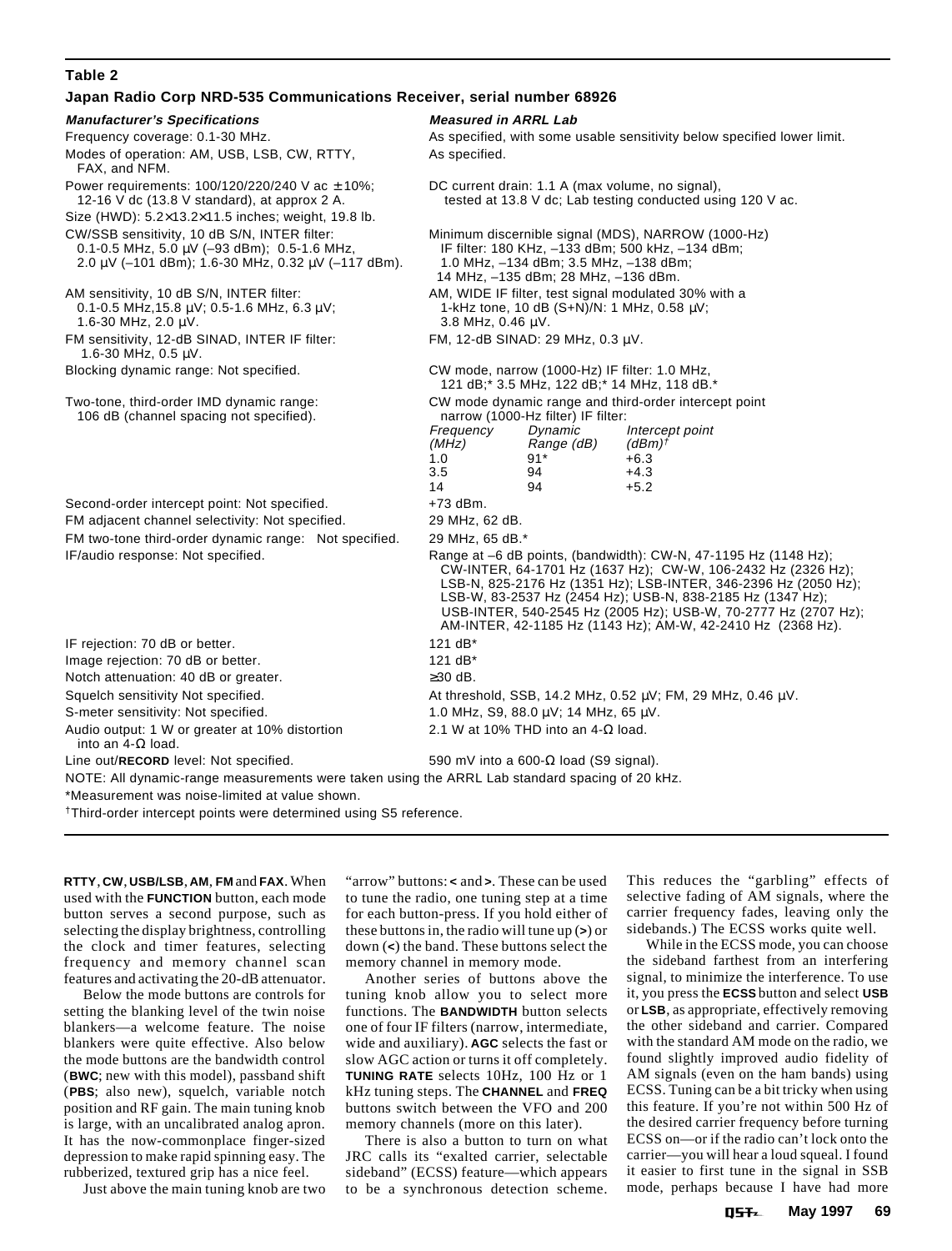experience tuning in SSB than AM.

The front panel also includes a numeric keypad for direct frequency entry and to set other options. There are rotary **AF GAIN** and **TONE** controls too.

#### **From the Back**

The rear panel has a full complement of connectors. The radio has a built-in ac power supply (for 100, 120, 220, or 240 V ac input, settable at the fuse holder), but you can also power the radio from a 12 to 16 V dc supply (capable of at least 2 A). An antenna connects via an SO-239 (50- $Ω$ ) connector or unbalanced high-impedance (600-Ω) wire antenna push-terminals (for the antenna wire and ground).

A **DC OUT** jack supplies 10.8 V dc at up to 30 mA to run a station accessory. Audio is available on the **LINE OUT** and **EXT**ernal **SP**eaker jacks. For RTTY operators, there are jacks for the **MARK** and **SPACE** signals, which can be used with an oscilloscope as a tuning indicator with the optional RTTY demodulator installed. The **SCAN HOLD** jack provides a way for you to temporarily stop the scan operation and the **MUTE JACK** allows you to disable the receiver by grounding this line. This is especially handy if you want to use the '535 in your ham station with a separate transmitter or transceiver. The AF, IF and RF stages are muted and the 20-dB attenuator is activated, and JRC says this provides more than 120 dB of antenna isolation, so you should be able to monitor your transmitted signal off the air in the mute position. The NRD-525 also had an auxiliary RF gain pot that you could adjust to set receiving level while muted. The NRD-535D doesn't have that, nor does it offer a transmitter sidetone input connection, as the '525 did. Also, there is no provision to connect the VFO signals between the '535 and a transceiver or transmitter (not even a JRC transceiver). A means to connect this receiver to my transceiver so I could use either VFO or operate split or dual receive would have been a useful addition.

There are three terminals for use with the timer feature, which makes it possible to operate a tape recorder or other device for unattended recording. This can be set up to connect one set of terminals when the timer is on and another set when the timer is off. You can also configure the operation of the "timer off" contacts to turn on only when the squelch threshold is broken.

The NRD-535D back panel also has an RS-232C port. When it's connected to a computer loaded with appropriate software,2 you can control just about every radio operation through this port. Among other things, you can set the receive frequency, select the bandwidth by specifying the IF filter and adjusting the bandwidth control, set the clock and set RTTY parameters from your computer. You can also read the various receive parameters to determine the radio operating conditions from a remote location. There's a list of commands in the *Instruction Manual*, but the manual skimps on how to actually get computer control up and running.

## **More Operating Controls**

Sixteen of the radio's default CPU parameters can be changed via menus to suit your operating preferences. Some of the parameters seem rather esoteric, while others are more vital. I can't get too excited about being able to make the colon in the time display blink or remain steady, but I sure do like the ease with which I can change the CW offset over a range of ±5000 Hz! If you prefer an S-meter display with a "needle" indicator rather than a bar, you can make that change in the menu. If the main tuning knob rate of 1000 steps per revolution is too fast, you can slow it down to only 250 steps per revolution. If you want to eliminate the slight signal attenuation introduced by the receiver frontend filters, you can bypass them via a menu selection. This may help you pull in that extremely weak signal, but will also increase interference from strong signals over a fairly wide frequency range. You probably wouldn't want to "set and forget" that one, but it might prove valuable at times.

## **Circuit Features**

The NRD-535D is a triple-conversion superheterodyne receiver with IFs of 70.455 MHz, 455 kHz and 97 kHz. For FM reception, only the first two IFs are active. The selectable filters are part of the second IF. The **WIDE** filter has a 6-dB bandwidth of 6 kHz and the **INTER**mediate filter has a 6 dB bandwidth of 3 kHz. You can narrow the effective bandwidth of both of these with the bandwidth control. The **BWC** does not work in the **NARROW** filter position. With no auxiliary filter installed, the effective bandwidth is 12 kHz. The '535 uses a phaselocked loop and direct-digital synthesis hybrid to control the operating frequency.

## **By the Numbers**

Tests in the ARRL Lab suggest this receiver should perform well (see Table 2). As was the case in the '525, sensitivity in the NRD-535D is not reduced automatically in the vicinity of 1 MHz (ie, the AM standard broadcast band). We found that sensitivity was fairly uniform across its tuning range. AM sensitivity was a bit better than what we measured on the '525.

Dynamic range is an important consideration for any receiver, especially if you're listening in the highly populated areas of the spectrum. Two-tone, third-order IMD dynamic range numbers were comparable to those of the earlier NRD-525; so were third-order intercept figures.

Especially remarkable was the in-band audio IMD performance of the NRD-535. Lab tests showed that in-band IMD was mini-mal. That obviously contributed to the clean, crisp audio we noted.

The NRD-535 offers a variable IF notch filter that minimizes—but might not eliminate—interfering signals, especially strong ones. It's useful, but it's not as effective as the newer DSP filters, and our Lab tests showed that the notch filter missed its specified 40 dB depth by 10 dB.

You can listen a bit outside the radio's specified 0.1 to 30 MHz tuning range an undocumented bonus. Like the earlier '525, our NRD-535D would tune to 0.00 kHz, but many spurs were evident below the 100-kHz lower tuning limit, and we found that noise increased drama-tically below 20 kHz. In addition, sensitivity began to drop off as we tuned below 100 kHz, to around –93 dBm at 20 kHz.

## **Sweeping, Scanning and Memories**

There are two types of scanning possible with this radio. JRC refers to the process of searching through the memories as *scanning*. You set up this mode by setting the start and stop memory numbers, and then hitting the **RUN** button. There is no way to "skip" certain memory channels within the range you set (the NRD-525 could not do this either). I would have preferred more flexibility, although you can program the memory data such that those channels you want to skip are outside the selected range.

If you want to search through a certain frequency range you use the *sweep* feature. Again you select the start and stop frequencies and then hit the **RUN** button.

There are user options to set the time the radio will spend on each channel or frequency (0.5 to 5 seconds for scan and 0.05 to 0.5 second for sweep). The default condition is to continue scanning after that time, whether there is a signal on frequency or not. Again, you can change that condition with a user option, so the radio will pause on that channel or frequency as long as a signal is present.

Memory channels can be used in so many ways. The ability to store a frequency so you can come back and check it later is invaluable. The '535D has 200 memory channels (the same as the '525)—all tunable—and each one stores *all* operating information, such as mode, bandwidth and AGC setting. I found that changing between VFO and memory operation was a bit quirky—as it was with the earlier NRD-525. When you first switch from VFO to memory operation, the radio displays the frequency that was on the dial with all the same operating settings, but showing the last-used channel number. If you change memory channels and then go back to the original, you then will have the settings that were previously stored with that channel. But, when you switch back to VFO operation, you will have the same frequency and settings as the memory channel. The radio won't save the frequency and settings you had when you were in VFO operation, and there's no way to retrieve them—unless, of course, you remembered to store them before switching to memory operation!

The process of storing data to memory seemed a bit more complicated than